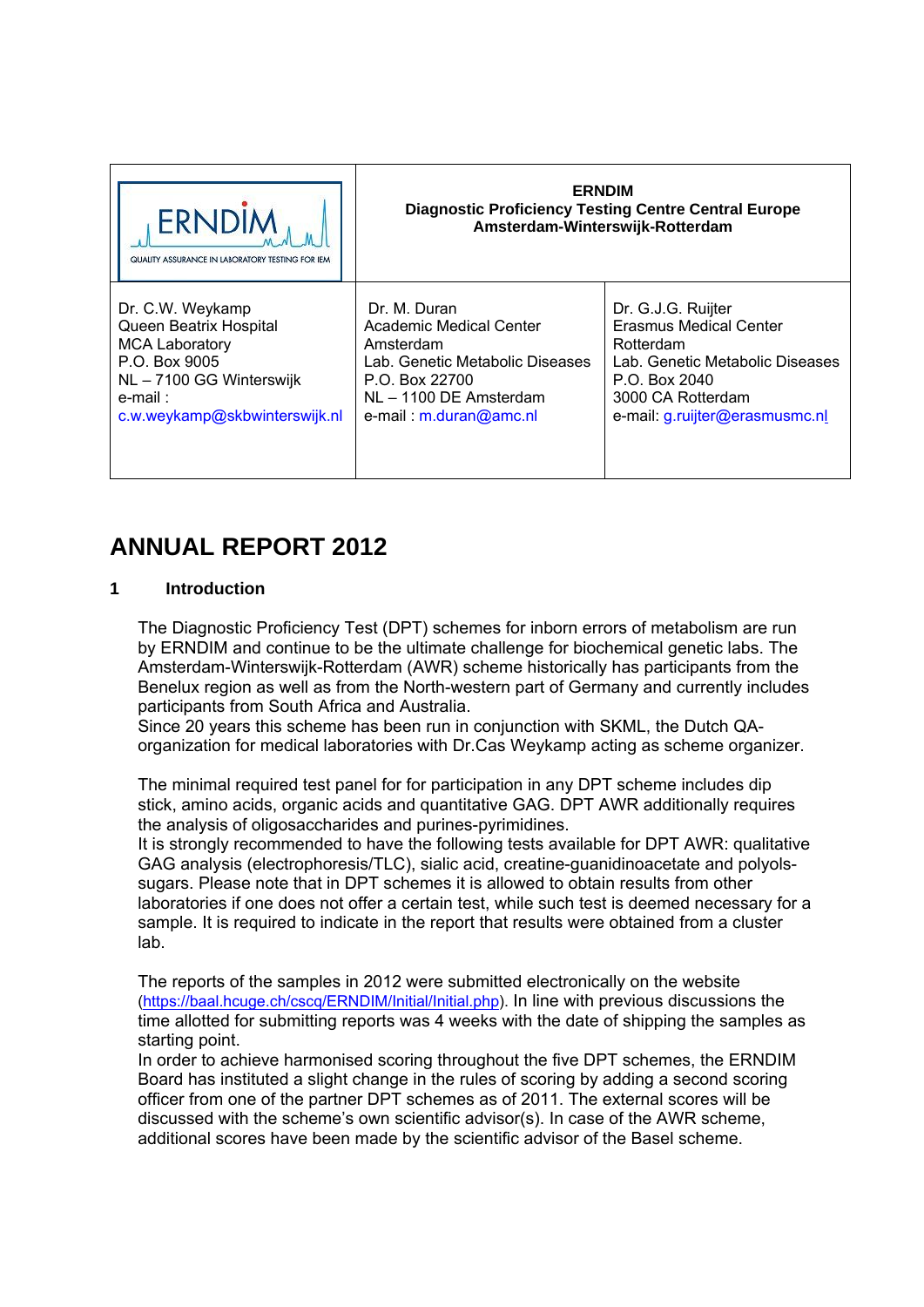This year's scheme consisted of six urine samples, distributed in two surveys: 3 samples in February and 3 samples in June; the discussion of the results took place in Birmingham during the ERNDIM workshop held at the SSIEM Annual Symposium on September 4, 2012. The meeting, as usual open to participants only, was attended by representatives of most of the participating institutes. George Ruijter, Erasmus Medical Center Rotterdam, chaired the meeting and prepared the summary of the discussions, which is part of the Annual Report.

## **2 Participants**

The 2012 scheme had 18 participating laboratories with the following allocations

| Country         | Number of participants |  |  |
|-----------------|------------------------|--|--|
| Australia       |                        |  |  |
| <b>Belgium</b>  | 5                      |  |  |
| Germany         |                        |  |  |
| The Netherlands | 10                     |  |  |
| South-Africa    |                        |  |  |

### **3 Logistics of the scheme**

Samples were dispatched, as in previous years, by regular mail. As discussed before, this may cause some delay for laboratories outside Europe. This was exemplified by the South-African participants, who found out that they had only one week left for their analyses. This potential drawback has been overcome by sending the samples to the Australian and South African participants two weeks prior to the regular shipment. The pan-European sample was provided by DPT Sheffield. Results were discussed by dr.J.Bonham at the ERNDIM workshop as part of the 2012 Annual Symposium of SSIEM in Birmingham. The common sample was from a patient with a mild form of MSUD.

### **4 Scoring of results**

Criteria for scoring results are as follows:

| For each individual sample a score can be achieved for: |                                           |              |  |  |
|---------------------------------------------------------|-------------------------------------------|--------------|--|--|
|                                                         |                                           | <b>Score</b> |  |  |
| Analytical performance:                                 | Correct results of the appropriate tests  | 2            |  |  |
|                                                         | Partially correct or non-standard methods |              |  |  |
|                                                         | Unsatisfactory or misleading              | 0            |  |  |
|                                                         |                                           |              |  |  |
| Interpretative performance:                             | Good (diagnosis was established)          | 2            |  |  |
|                                                         | Helpful but incomplete                    |              |  |  |
|                                                         | Misleading / wrong diagnosis              | 0            |  |  |
|                                                         |                                           |              |  |  |
| Recommendations:                                        | Helpful                                   | 1            |  |  |
| (for further investigations)                            |                                           |              |  |  |
|                                                         | Absent, unsatisfactory or misleading      | 0            |  |  |
|                                                         |                                           |              |  |  |
|                                                         | Total maximal score                       | 5            |  |  |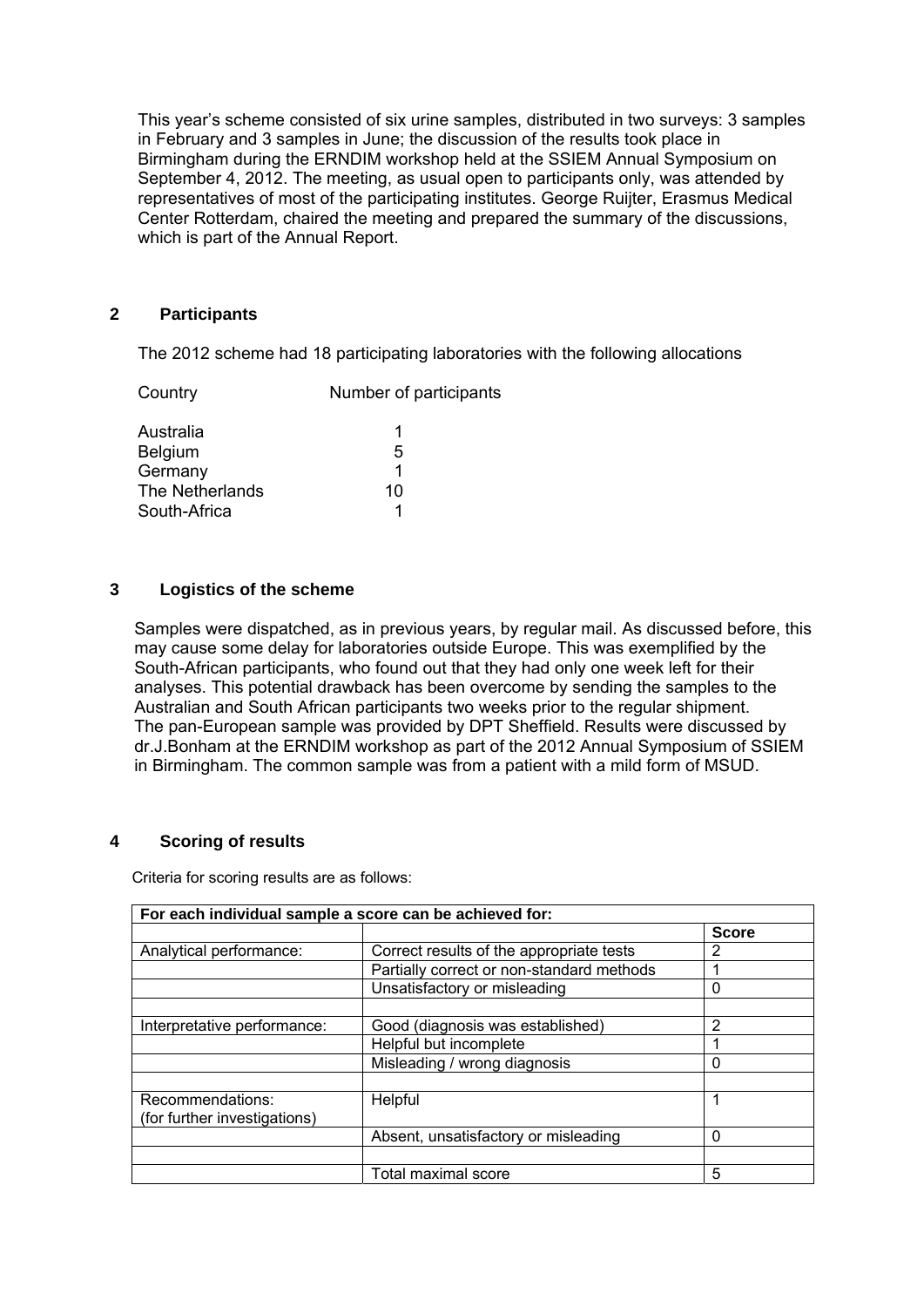The final decision about scoring of the DPT schemes is made in the Scientific Advisory Board. During its meeting in London on November 29, 2012, the Board decided that for the common sample (sample F; MSUD) the analytical performance would be scored as follows: 1 point for reporting elevated leucine/isoleucine/allo-isoleucine, and 1 point for reporting at least one 2-oxo-acid/2-hydroxyacid characteristic of MSUD (e.g. 2-OHisovaleric acid).

All samples of DPT AWR were scored (none of the samples were removed from scoring) and in accordance with a previous decision by the board, participants who failed to achieve satisfactory performance were those who scored less than 18 points out of the maximum of 30 in this year.

# **5 Results of individual samples**

Performance on the 6 samples was as follows

| Sample | Diagnosis                     | No. of  | Correct          | Partially correct |
|--------|-------------------------------|---------|------------------|-------------------|
|        |                               | reports | diagnosis $(\%)$ | diagnosis (%)     |
| A      | Isovaleric acidemia           | 18      | (100)<br>18      |                   |
| B      | 3-Methyl-3-Hydroxybutyryl-CoA | 18      | (39)             |                   |
|        | dehydrogenase deficiency      |         |                  |                   |
| C      | Galactosemia                  | 18      | (100)<br>18      |                   |
| D      | Adenylosuccinase deficiency   | 18      | (61<br>11        |                   |
| E      | Alfa mannosidosis             | 18      | (83)<br>15       |                   |
|        | <b>MSUD</b>                   | 18      | (83)<br>15       |                   |

The total number of reports was 108 out of the 108 which were expected on the basis of the number of registered participants. For all samples, 84 out of 108 reports (78%) were correct, slightly better than the overall performance in 2011 (75%) and 2010 (77%). Two samples (A, IVA and C, galactosemia) were diagnosed correctly by all participants. Sample B (2-methyl-3-OH-butyryl-CoA dehydrogenase deficiency) was challenging as only 7 laboratories reported the correct diagnosis (see also discussion of individual samples below; item 7.5).

### **6 Preview of the 2013 scheme**

The format of the DPT scheme in 2013 will be identical to previous years. The scoring of results will, however, change in 2013.

#### *Scoring of recommendations*

At a special meeting of the Scientific Advisory Board in November it was agreed that from 2013 onwards the qualitative schemes will all adopt the same scoring system of two points for analytical results and two points for interpretation. For the DPT scheme, there will no longer be an additional point for suggested further actions or testing. This will be included as part of the interpretation. This will also reduce the total score achievable to twenty four (with six samples) and acceptable performance will be achieved by scoring at least fourteen points.

### *Critical Error*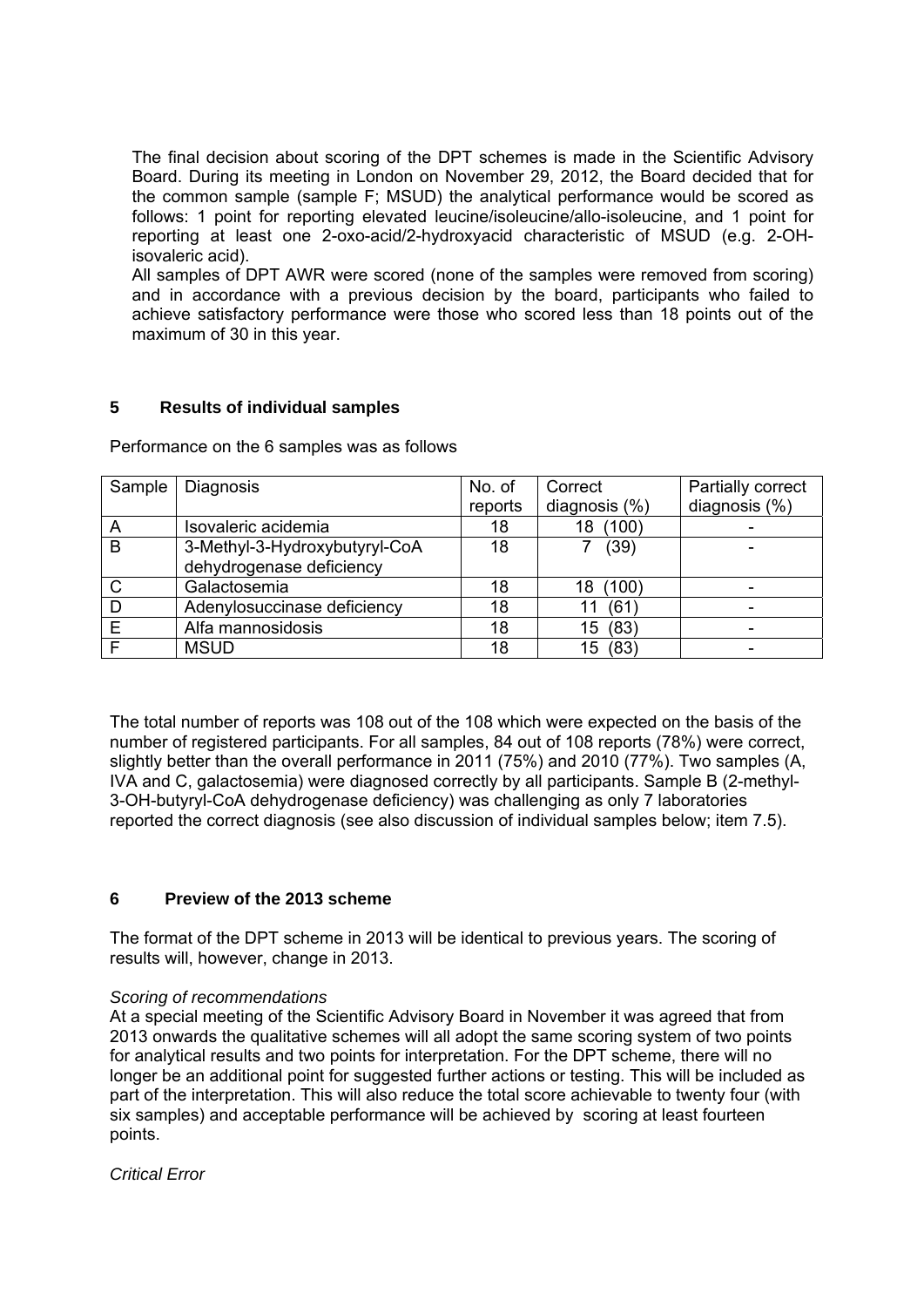The Scientific Advisory Board is now discussing the definition of 'critical error'. All participants will be informed on how this will affect the scoring. In principle this is a category of error that would be unacceptable to the majority of labs and would have a serious adverse effect on patient management. We are hoping to be able to institute this for 2014.

## **7 Minutes of the ERNDIM DPT Amsterdam-Winterswijk-Rotterdam 2012 discussion**

Birmingham, September 4, 2012, 9.00-10.30

- 7.1. Minutes of the meeting in Geneva on August 30, 2011 were approved
- 7.2. News from ERNDIM
- ERNDIM has a new website and logo. In the future this website will be the portal to SKML (www.erndimqa.nl) and CSCQ (https://baal.hcuge.ch/cscq/ERNDIM/Initial/Initial.php) data entry websites
- SSIEM Academy 2012 will take place 2nd & 3rd October 2012 in Manchester, UK. The topic will be amino acids. In 2013 SSIEM Academy will be on the 16th and 17th of April in Lyon (organic acids incl. fatty acid oxidation).
- Currently ERNDIM in collaboration with SKML is developing an oligosaccharide kit: a collection of positive urine samples. Once the kit has been produced it will be available from SKML. Samples of patients with fucosidosis and beta-mannosidosis are still lacking. Participants who have such samples available are kindly requested to send in urine samples (50 ml minimum) of these patients.
- 7.3. Website reporting
- Website reporting has been used successfully in 2012, although some problems have occurred, such as slow performance. Evaluation software to be used by the scientific advisors is still under development.
- Comments on the software:
	- results of previous rounds are not available
	- the website often starts up in the French language
- George Ruijter will discuss these comments with the webmaster. Other comments and suggestions can be sent to George Ruijter.

### 7.4. Any other business

- All participants are requested to provide urine samples, minimum 300 mL. This will give you a 20% discount for the DPT scheme in the year following utilization of the sample in the scheme. For the common sample, 1.5 L is required.
- Please indicate in your report which analyses have been performed by a clusterlab. We aim at including possibilities to indicate this on the website. Proficiency/performance testing includes establishing whether labs have a complete panel of analyses.
- Ben Poorthuis: do guidelines exist for writing result reports? George Ruijter: a document is available on the ERNDIM website with a description of writing a report. Official guidelines are not available probably because of large international differences.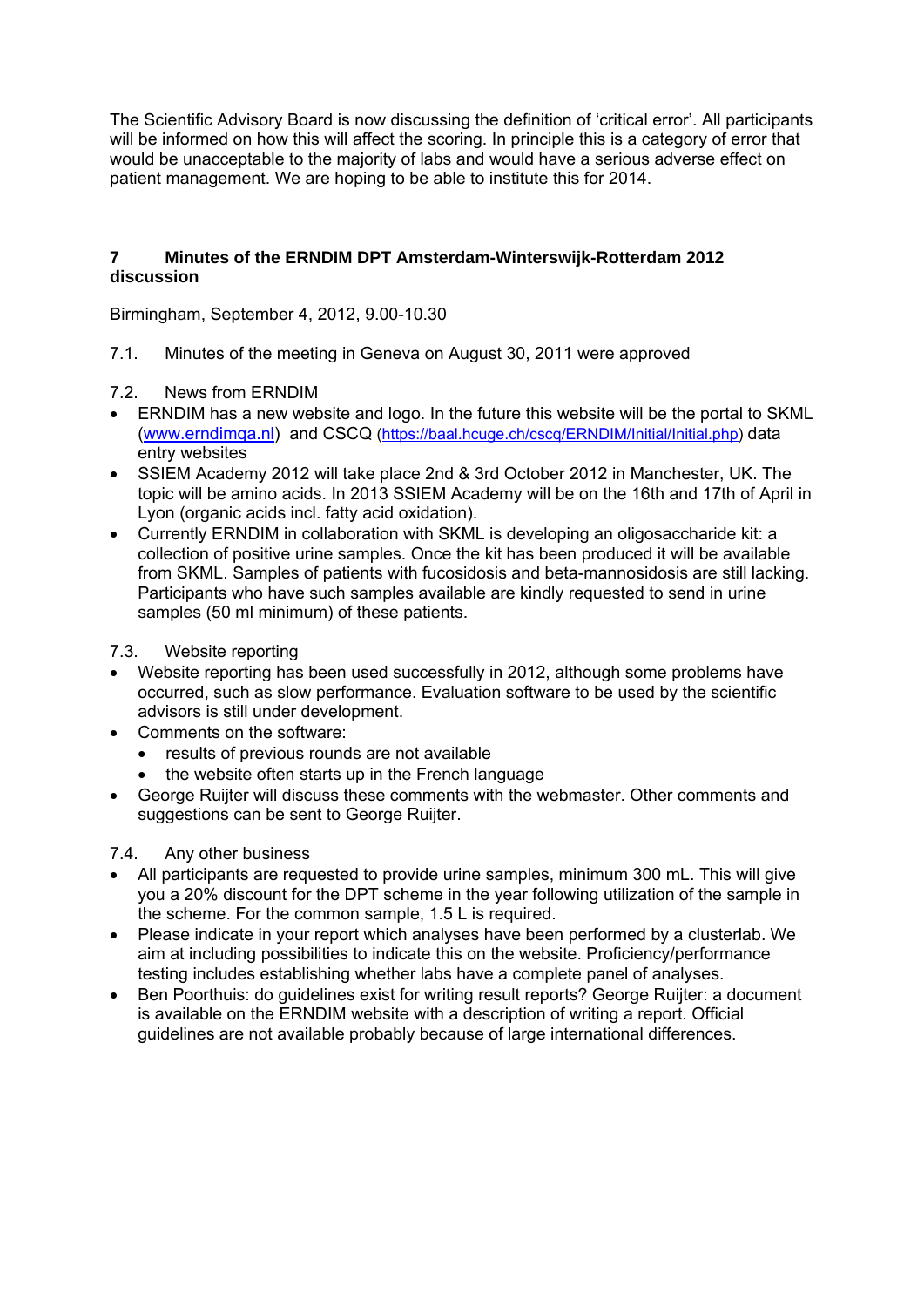7.5. Discussion of the 2012 samples A-B-C-D-E (F was the common sample).

## **A. Isovaleric acidemia**

Clinical description:

The patient is an 8 day-old female. A few days after birth vomiting and feeding difficulties started. She was hypotonic with decreasing consciousness, leading to coma. Hyperammonemia or acidosis were not mentioned. The first child of the parents died during labour.

The following values were reported for the relevant metabolites. Isovalerylglycine: median 5173 mmol/mol (range 925-10000), 3-OH-isovaleric acid: median 422 mmol/mol (range 96- 5765).

5  $250$  $20.0$ 3  $150$ 10.0  $5.0$  $0.0$  $-5.0$  $-10.0$  $-15$  $\frac{1}{162}$  $\frac{1}{21.3}$  $\frac{1}{225}$  $\frac{1}{250}$  $\frac{1}{275}$  $\frac{1}{288}$  $175$  $20.0$  $228$ 

Chromatogram of a sample from a decompensated IVA patient (with peaks identified below):

1 3-HIVA (ω-1 hydroxylation)

2 4-HIVA (ω- hydroxylation)

3 Me-succinate (ω- oxidation)

4 3-OH-isoheptanoate (abnormal ketone, condensation of acetyl-CoA and isovaleryl-CoA) 5 Me-fumarate (mesaconate; ß-oxidation of 3)

- 6 Isovalerylglycine (two peaks with one and two TMS-groups resp.)
- 7 Isovalerylglutamate
- 8 Isovalerylglucuronide

All mass spectra are available on request

Isovalerylglycine is not part of the quantitative organic acids scheme. The labs present support the suggestion to include this component in the scheme.

**B. 2-methyl-3-OH-butyryl-CoA dehydrogenase deficiency** Clinical description: A 4 year-old male with psychomotor retardation and dysmorphism. Medication is not known.

Many labs missed this diagnosis because the clinical description was not very specific and because of only slightly increased excretions of tiglylglycine and 2-methyl-3-hydroxybutyric acid. There were large interlaboratory differences in the quantitation of the two components. Notably, not all labs quantify organic acids at all, but in the case of this sample quantitation of the two abnormal metabolites would most certainly help to establish diagnosis. Tiglylglycine has been part of the ERNDIM quantitative organic acid scheme since its start. Reference values have been reported, 2-Me-3-OH-butyrate 11–27 mmol/mol creat; tiglylglycine < 3.8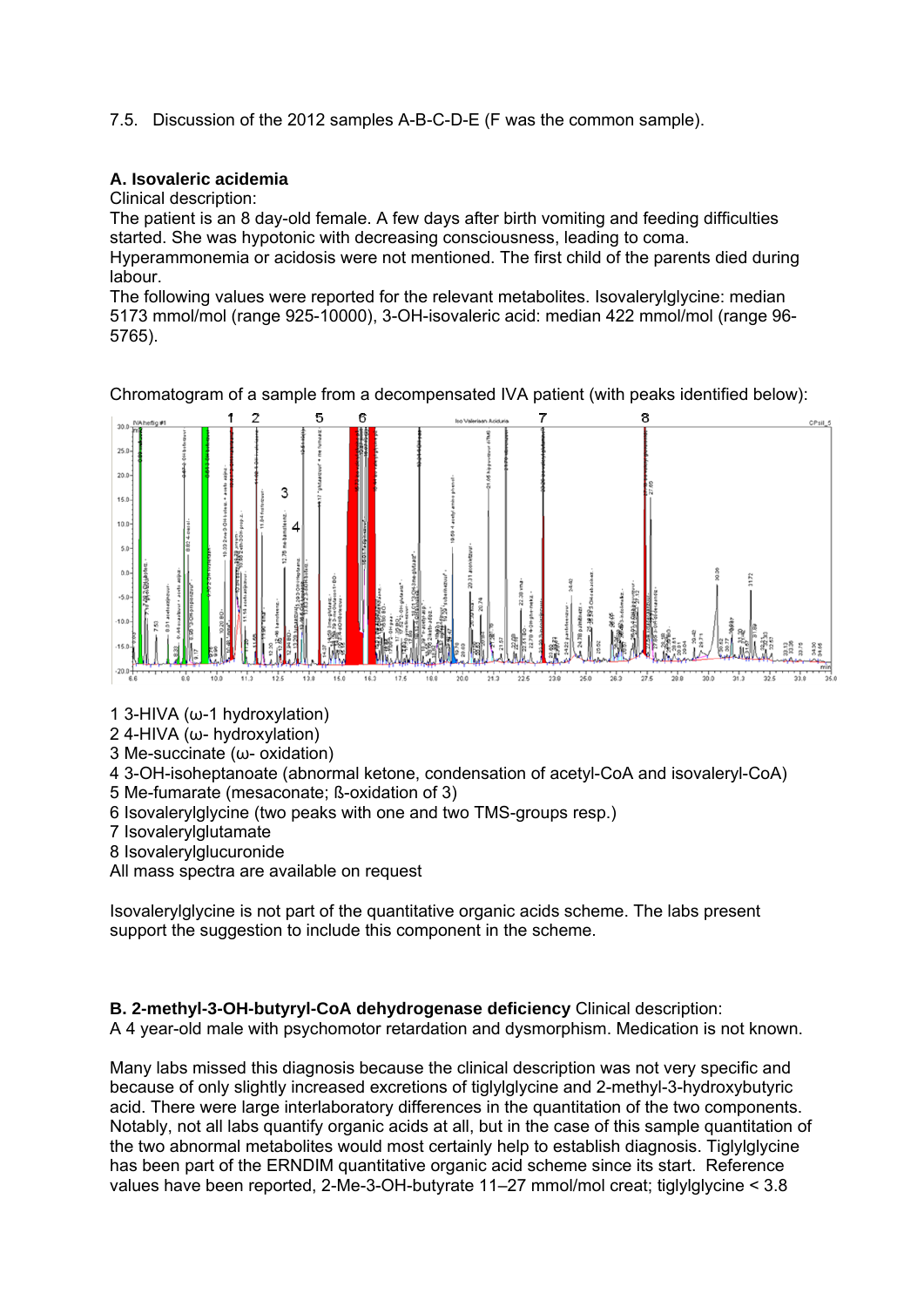(Poll-The et al. Mol Genet Metab. (2004) 81:295-299, this paper also describes the patient whose urine was used), but need to be established from own data.

The presence of tiglylglycine should trigger a suspicion of MHBD (in addition to propionic acidemia, oxothiolase deficiency). MHBD can be distinguished from oxothiolase deficiency on the basis of one form (peak) of 2-methyl-3-hydroxybutyric acid in MHBD and two forms (peaks) in oxthiolase deficiency as well as the absence/presence of 2-methyl-3-oxobutyric acid (2-methyl-acetoacetate). The latter compound is rather unstable and does not survive the pre-treatment that is applied for DPT-samples, as evidenced by previous DPT-results.. Tiglylglycine can be purchased from Herman ten Brink of VU Medical Centre.

MHBD is an example of a 'moonlighting' protein and is identical to the MRPP2 subunit of mitochondrial RNAse P, which is required for tRNA processing. The disease symptoms are currently believed to be mainly related to the RNAseP function.

#### **C. Galactosemia**

Clinical description:

A 9 day-old female with hyperbilirubinemia, vomiting, increased liver enzymes and weight reduction.

Most laboratories quantified galactose and/or galactitol. The 'reducing sugars' test is not performed on a routine basis anymore by many labs, since the Bayer Clinitest test tablets are our of stock. Although not certain, Clinitest may be available in the near future.

The clinical description was suggestive of galactosemia, but also of tyrosinemia type I and it is recommended to specifically exclude the latter diagnosis by inspecting the urine succinylacetone level. In fact, many participants did this.

## **D. Adenylosuccinase deficiency**

Clinical description:

A 44 year old female with mental retardation and epilepsy for which she is treated with valproate. She was diagnosed at the age of 26.

The number of participants that came to the correct diagnosis for this sample was 11, which was a bit disappointing. Partly this is due to the fact that some participants do not perform purine analysis. In addition, relatively small amounts of succinyl-adenosine and succinylaminoimidazolecarboamide riboside (SAICAr) were present in sample D. The median SAICAr level was 16 mmol/mol creat(range 1.3-20). The wide range is caused by the lack of a calibrator. SAICAr is a very expensive component and can therefore not be included in the ERNDIM quantitative purine-pyrimidine scheme, but its analogue AICAR will be found in the Pur/Py scheme. Many laboratories have established a response factor for SAICAr based on the result of a positive sample in a previous DPT survey. The median level of succinyladenosine (s-Ado) was 50 mmol/mol (range 14-63). S-Ado is also not for sale, but can be prepared easily from adenylosuccinate (available from Sigma). A protocol is available on request. Reference values are age-dependent. Urine from young children usually does contain some s-Ado, which makes quantitative analysis imperative to identify ADSL patients. Two forms of ADSL deficiency are generally distinguished, i.e. a clinically severe form in which affected patients excrete roughly the same amounts of SAICAr and s-Ado and a somewhat attenuated form in which the urine s-Ado level is 3-4 times higher than that of SAICARr. Apparently the present patient has the attenuated form of the disease. ADSL activity can be analyzed in red blood cells, leukocytes and fibroblasts. Expression can be highly variable: ADSL is not necessarily deficient in all tissues.